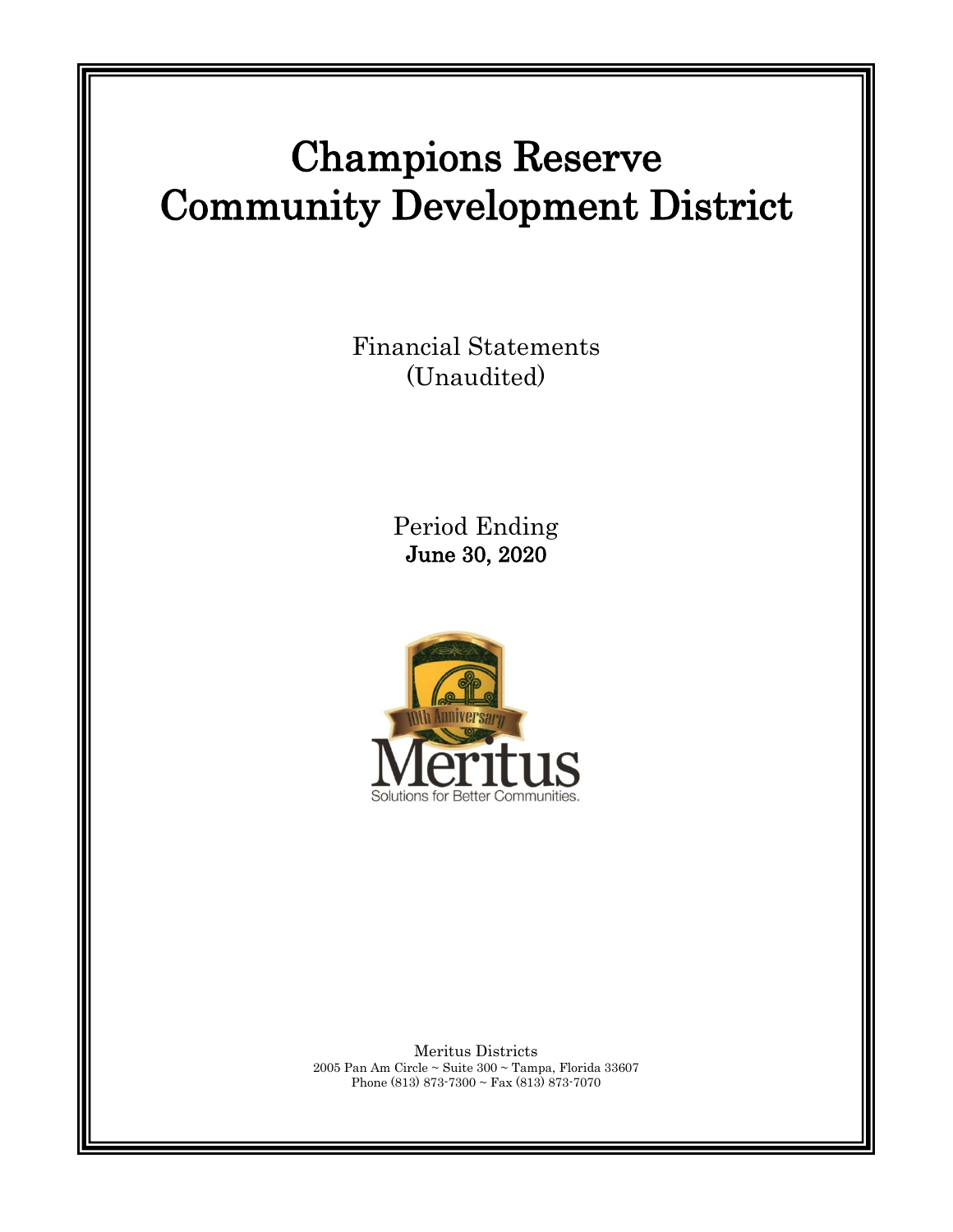# Champions Reserve CDD **Fund Report**

As of 6/30/2020 (In Whole Numbers)

|                                            | General Fund     | Debt Service Fund -<br>Series 2016 | <b>General Fixed Assets</b> | General Long-Term<br>Debt | Total            |
|--------------------------------------------|------------------|------------------------------------|-----------------------------|---------------------------|------------------|
| Assets                                     |                  |                                    |                             |                           |                  |
| Cash--Operating Account                    | 22,950           | $\mathbf{0}$                       | $\mathbf{0}$                | $\boldsymbol{0}$          | 22,950           |
| Due From Developer                         | 0                | $\theta$                           | $\theta$                    | $\theta$                  | $\mathbf{0}$     |
| Due From General Fund                      | $\Omega$         | 0                                  | $\Omega$                    | $\Omega$                  | $\Omega$         |
| Due From Debt Service                      | $\Omega$         | 0                                  | $\Omega$                    | 0                         | $\Omega$         |
| Investments - Revenue 2016 (5000)          | $\theta$         | 116,682                            | $\Omega$                    |                           | 116,682          |
| Investments - Interest 2016 (5001)         | $\theta$         | $\overline{0}$                     | $\Omega$                    | $\Omega$                  | $\theta$         |
| Investments - Sinking 2016 (5002)          | $\overline{0}$   | $\overline{0}$                     | $\theta$                    | 0                         | $\Omega$         |
| Investments - Reserve 2016 (5003)          | $\Omega$         | 181,313                            | $\Omega$                    | $\Omega$                  | 181,313          |
| Prepaid Items                              | $\Omega$         | $\overline{0}$                     | $\Omega$                    | 0                         | $\theta$         |
| Prepaid General Liability Insurance        | 0                | $\Omega$                           | $\Omega$                    | $\Omega$                  | $\Omega$         |
| Prepaid Professional Liability Insurance   | $\Omega$         | 0                                  | $\Omega$                    | 0                         | $\Omega$         |
| Prepaid Trustee Fees                       |                  |                                    | 0                           |                           | $\theta$         |
| Prepaid Property Insurance                 | $\Omega$         | O                                  | $\theta$                    | 0                         | $\Omega$         |
| Construction Work in Progress              | $\theta$         | 0                                  | 2,330,568                   | $\Omega$                  | 2,330,568        |
| Amount Available-Debt Service              | $\theta$         | 0                                  | $\overline{0}$              | 259,497                   | 259,497          |
| Amount To Be Provided--Debt Service        | $\theta$         | $\overline{0}$                     | $\overline{0}$              | 2,375,503                 | 2,375,503        |
| Other                                      | $\overline{0}$   | $\overline{0}$                     | $\overline{0}$              | $\overline{0}$            | $\boldsymbol{0}$ |
| <b>Total Assets</b>                        | 22,950           | 297,994                            | 2,330,568                   | 2,635,000                 | 5,286,512        |
| Liabilities                                |                  |                                    |                             |                           |                  |
| Accounts Payable                           | $\mathbf{0}$     | $\mathbf{0}$                       | $\mathbf{0}$                | $\overline{0}$            | $\Omega$         |
| Accounts Payble-Other                      | $\theta$         | $\theta$                           | $\theta$                    | $\theta$                  | $\theta$         |
| Due To General Fund                        | $\Omega$         |                                    | $\Omega$                    | $\Omega$                  |                  |
| Due To Debt Service Fund                   | 0                | 0                                  | $\Omega$                    | 0                         |                  |
| Accrued Expenses Payable                   |                  |                                    | $\Omega$                    |                           |                  |
| Deposits                                   | 0                |                                    | $\Omega$                    |                           | 0                |
| Due to Developer                           | $\Omega$         |                                    | $\Omega$                    |                           |                  |
| Other Current Liabilities                  | $\theta$         | 0                                  | $\theta$                    | $\Omega$                  |                  |
| Revenue Bond--Long Term--Series 2016       | $\overline{0}$   | $\overline{0}$                     | $\overline{0}$              | 2,635,000                 | 2,635,000        |
| <b>Unearned Revenues</b>                   | $\Omega$         | $\theta$                           | $\theta$                    | $\overline{0}$            | $\theta$         |
| <b>Total Liabilities</b>                   | $\Omega$         | $\theta$                           | $\Omega$                    | 2,635,000                 | 2,635,000        |
| Fund Equity & Other Credits                |                  |                                    |                             |                           |                  |
| Fund Balance-All Other Reserves            | $\boldsymbol{0}$ | 257,771                            | $\overline{0}$              | $\overline{0}$            | 257,771          |
| Fund Balance-Unreserved                    | 523              | $\overline{0}$                     | $\Omega$                    | $\theta$                  | 523              |
| <b>Investmeent in General Fixed Assets</b> | $\overline{0}$   | $\overline{0}$                     | 2,330,568                   | $\Omega$                  | 2,330,568        |
| Other                                      | 22,427           | 40,224                             | $\mathbf{0}$                | $\overline{0}$            | 62,650           |
| Total Fund Equity & Other Credits          | 22,950           | 297,994                            | 2,330,568                   | $\overline{0}$            | 2,651,512        |
| Total Liabilities & Fund Equity            | 22,950           | 297,994                            | 2,330,568                   | 2,635,000                 | 5,286,512        |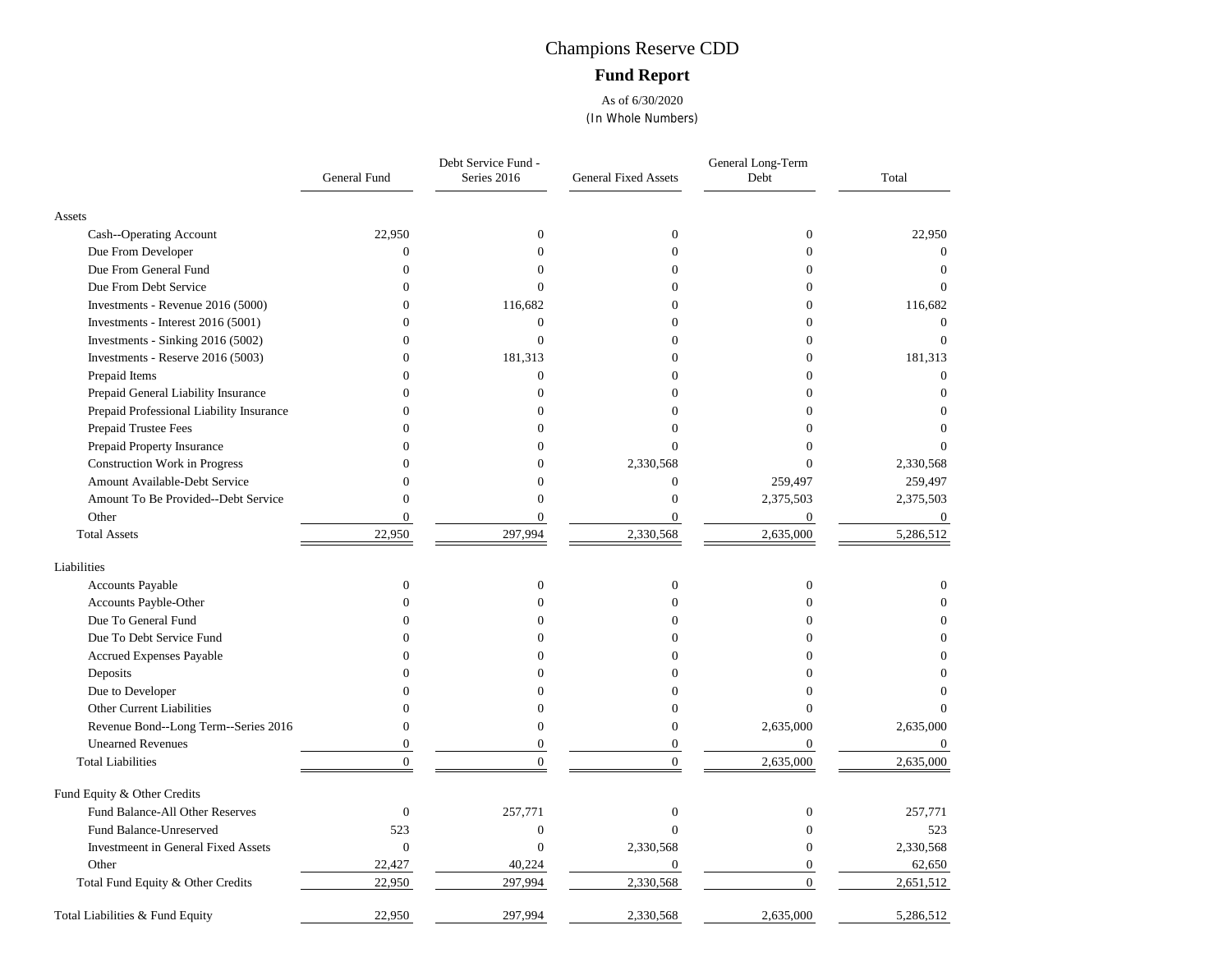# Champions Reserve CDD

### **Statement of R&E**

#### 001 - General Fund From 10/1/2019 Through 6/30/2020 (In Whole Numbers)

|                                               | Total Budget -<br>Original | <b>Current Period</b><br>Actual | <b>Total Budget</b><br>Variance -<br>Original | Percent Total<br><b>Budget</b><br>Remaining -<br>Original |
|-----------------------------------------------|----------------------------|---------------------------------|-----------------------------------------------|-----------------------------------------------------------|
| Revenues                                      |                            |                                 |                                               |                                                           |
| Special Assessments - Service Charges         |                            |                                 |                                               |                                                           |
| O&M Assessments-Tax Roll                      | 50,200                     | 49,915                          | (285)                                         | (1)%                                                      |
| <b>Interest Earnings</b>                      |                            |                                 |                                               |                                                           |
| <b>Interest Earnings</b>                      | $\mathbf{0}$               | 9                               | 9                                             | $0\%$                                                     |
| Contribution & Donations From Private Sources |                            |                                 |                                               |                                                           |
| Developer Contribution                        | $\overline{0}$             | 10,481                          | 10,481                                        | $0\%$                                                     |
| <b>Total Revenues</b>                         | 50,200                     | 60,405                          | 10,205                                        | 20 %                                                      |
| Expenditures                                  |                            |                                 |                                               |                                                           |
| Financial & Administrative                    |                            |                                 |                                               |                                                           |
| District Manager                              | 27,500                     | 20,625                          | 6,875                                         | 26 %                                                      |
| District Engineer                             | 500                        | $\mathbf{0}$                    | 500                                           | 100 %                                                     |
| Disclosure Report                             | 3,000                      | 1,500                           | 1,500                                         | 50 %                                                      |
| <b>Trustee Fees</b>                           | 4,500                      | 2,694                           | 1,806                                         | 40 %                                                      |
| <b>Auditing Services</b>                      | 5,500                      | 3,923                           | 1,577                                         | 29 %                                                      |
| Postage, Phone, Faxes, Copies                 | 250                        | 3                               | 247                                           | 99 %                                                      |
| Public Officials Insurance                    | 1,378                      | 2,050                           | (672)                                         | (49)%                                                     |
| <b>Legal Advertising</b>                      | 700                        | 1,306                           | (606)                                         | (87)%                                                     |
| <b>Bank Fees</b>                              | 200                        | 104                             | 96                                            | 48 %                                                      |
| Dues, Licenses, & Fees                        | 175                        | 215                             | (40)                                          | (23)%                                                     |
| Web Administration                            | 500                        | 375                             | 125                                           | 25 %                                                      |
| Legal Counsel                                 |                            |                                 |                                               |                                                           |
| <b>District Counsel</b>                       | 1,600                      | $\overline{0}$                  | 1,600                                         | 100 %                                                     |
| Other Physical Environment                    |                            |                                 |                                               |                                                           |
| Property & Casualty Insurance                 | 4,397                      | 5,184                           | (787)                                         | (18)%                                                     |
| <b>Total Expenditures</b>                     | 50,200                     | 37,979                          | 12,221                                        | 24 %                                                      |
| Excess of Revenues Over (Under) Expenditures  | $\boldsymbol{0}$           | 22,427                          | 22,427                                        | $0\%$                                                     |
| Fund Balance, Beginning of Period             |                            |                                 |                                               |                                                           |
|                                               | $\mathbf{0}$               | 523                             | 523                                           | $0\%$                                                     |
| Fund Balance, End of Period                   | 0                          | 22,950                          | 22,950                                        | $0\ \%$                                                   |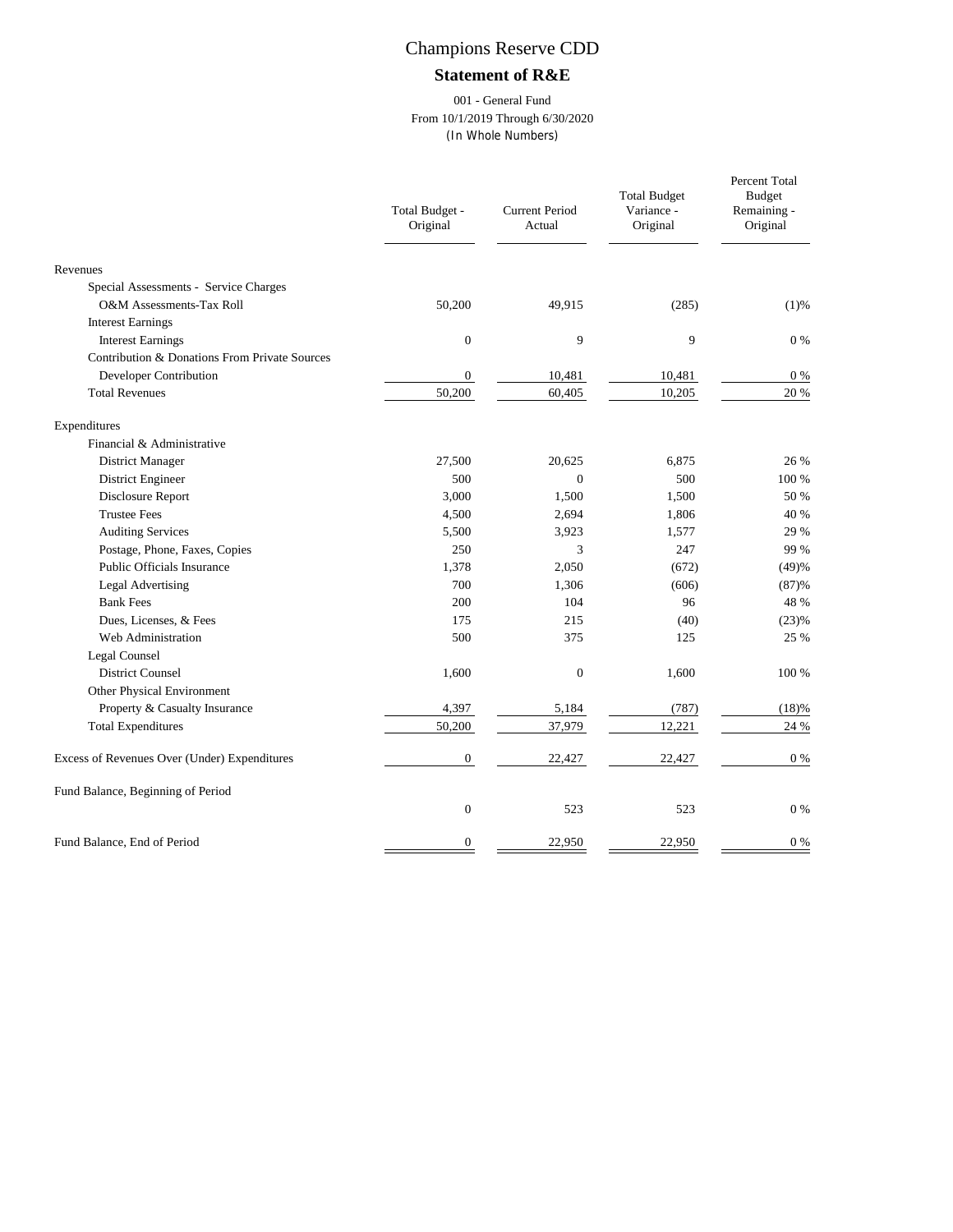## Champions Reserve CDD

#### **Statement of R&E**

200 - Debt Service Fund - Series 2016 From 10/1/2019 Through 6/30/2020 (In Whole Numbers)

|                                              | Total Budget -<br>Original | Current Period<br>Actual | <b>Total Budget</b><br>Variance -<br>Original | Percent Total<br><b>Budget</b><br>Remaining -<br>Original |
|----------------------------------------------|----------------------------|--------------------------|-----------------------------------------------|-----------------------------------------------------------|
| Revenues                                     |                            |                          |                                               |                                                           |
| Special Assessments - Capital Improvements   |                            |                          |                                               |                                                           |
| Debt Serivce Assessments-Tax Roll            | 177,938                    | 180,253                  | 2,315                                         | $1\%$                                                     |
| Debt Service Assessments-Developer           | $\Omega$                   | 38,601                   | 38,601                                        | $0\%$                                                     |
| <b>Interest Earnings</b>                     |                            |                          |                                               |                                                           |
| <b>Interest Earnings</b>                     | $\mathbf{0}$               | 214                      | 214                                           | $0\%$                                                     |
| <b>Total Revenues</b>                        | 177,938                    | 219,067                  | 41,129                                        | 23 %                                                      |
| Expenditures                                 |                            |                          |                                               |                                                           |
| Debt Service Payments                        |                            |                          |                                               |                                                           |
| <b>Interest</b>                              | 127,938                    | 128,844                  | (906)                                         | (1)%                                                      |
| Principal                                    | 50,000                     | 50,000                   | $\mathbf{0}$                                  | $0\%$                                                     |
| <b>Total Expenditures</b>                    | 177,938                    | 178,844                  | (906)                                         | (1)%                                                      |
| Excess of Revenues Over (Under) Expenditures | $\mathbf{0}$               | 40,224                   | 40,224                                        | $0\%$                                                     |
| Fund Balance, Beginning of Period            |                            |                          |                                               |                                                           |
|                                              | $\mathbf{0}$               | 257,771                  | 257,771                                       | $0\%$                                                     |
| Fund Balance, End of Period                  | $\mathbf{0}$               | 297,994                  | 297,994                                       | $0\ \%$                                                   |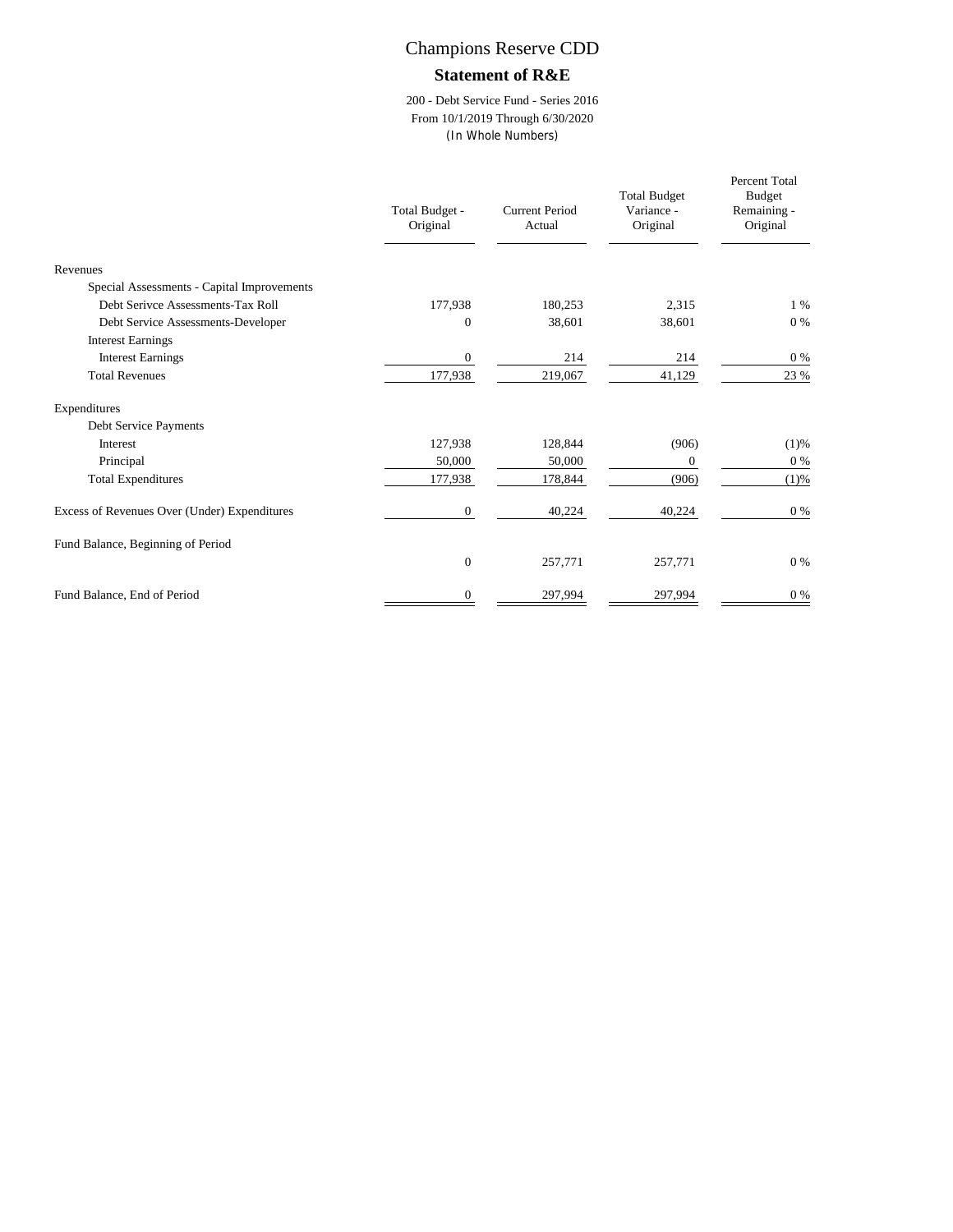#### **Summary**

**Cash Account: 10101 Cash--Operating Account Reconciliation ID: 06/30/20 Reconciliation Date: 6/30/2020 Status: Locked**

| <b>Bank Balance</b>              | 24,728.43 |
|----------------------------------|-----------|
| Less Outstanding Checks/Vouchers | 1,778.62  |
| Plus Deposits in Transit         | 0.00      |
| Plus or Minus Other Cash Items   | 0.00      |
| Plus or Minus Suspense Items     | 0.00      |
| Reconciled Bank Balance          | 22,949.81 |
| <b>Balance Per Books</b>         | 22,949.81 |
| Unreconciled Difference          | 0.00      |

**Click the Next Page toolbar button to view details.**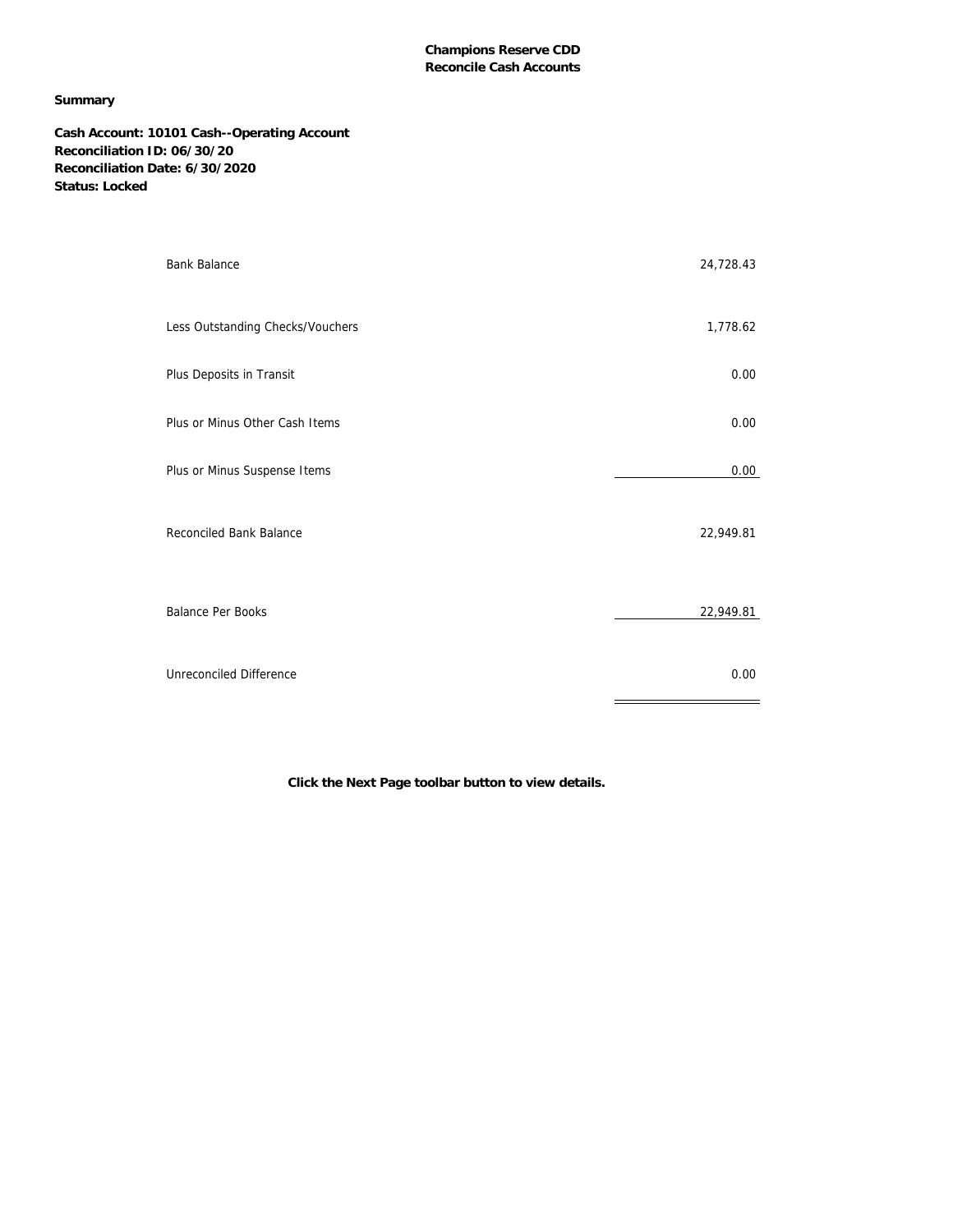**Detail**

**Cash Account: 10101 Cash--Operating Account Reconciliation ID: 06/30/20 Reconciliation Date: 6/30/2020 Status: Locked**

#### **Outstanding Checks/Vouchers**

| Document Number             | Document Date | Document Description         | Document Amount | Payee                 |
|-----------------------------|---------------|------------------------------|-----------------|-----------------------|
| 0178                        | 6/12/2020     | Series 2016 FY20 Tax Dist ID | 1,778.62        | Champions Reserve CDD |
| Outstanding Checks/Vouchers |               |                              | 1.778.62        |                       |
|                             |               |                              |                 |                       |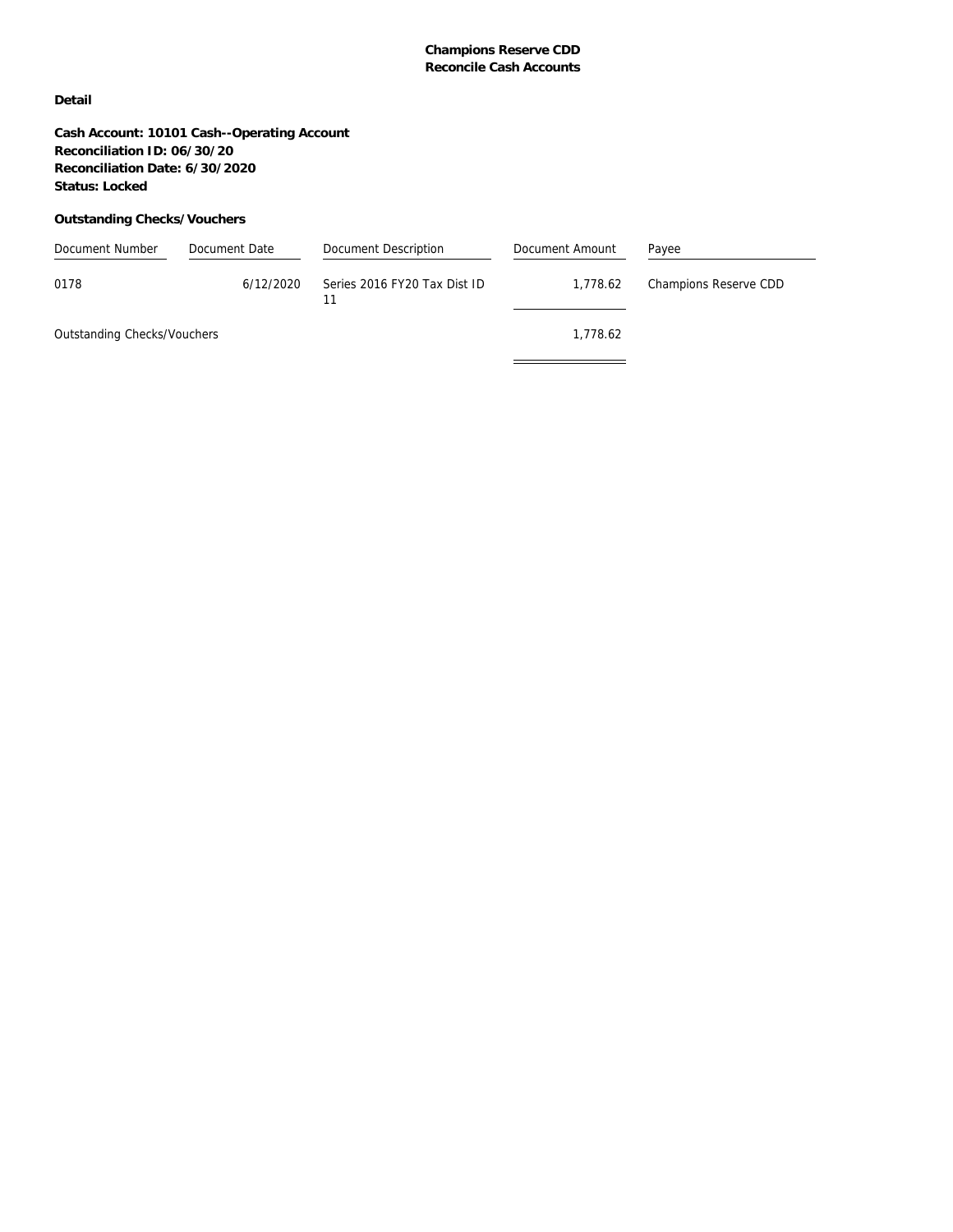#### **Detail**

**Cash Account: 10101 Cash--Operating Account Reconciliation ID: 06/30/20 Reconciliation Date: 6/30/2020 Status: Locked**

#### **Cleared Checks/Vouchers**

| Document Number         | Document Date | Document Description                     | Document Amount | Payee                    |
|-------------------------|---------------|------------------------------------------|-----------------|--------------------------|
| 0175                    | 5/19/2020     | Series 2016 FY20 Tax Dist ID<br>10       | 1,726.82        | Champions Reserve CDD    |
| 0177                    | 6/1/2020      | <b>System Generated</b><br>Check/Voucher | 2.333.33        | <b>Meritus Districts</b> |
| 0179                    | 6/18/2020     | System Generated<br>Check/Voucher        | 546.98          | <b>Meritus Districts</b> |
| Cleared Checks/Vouchers |               |                                          | 4,607.13        |                          |